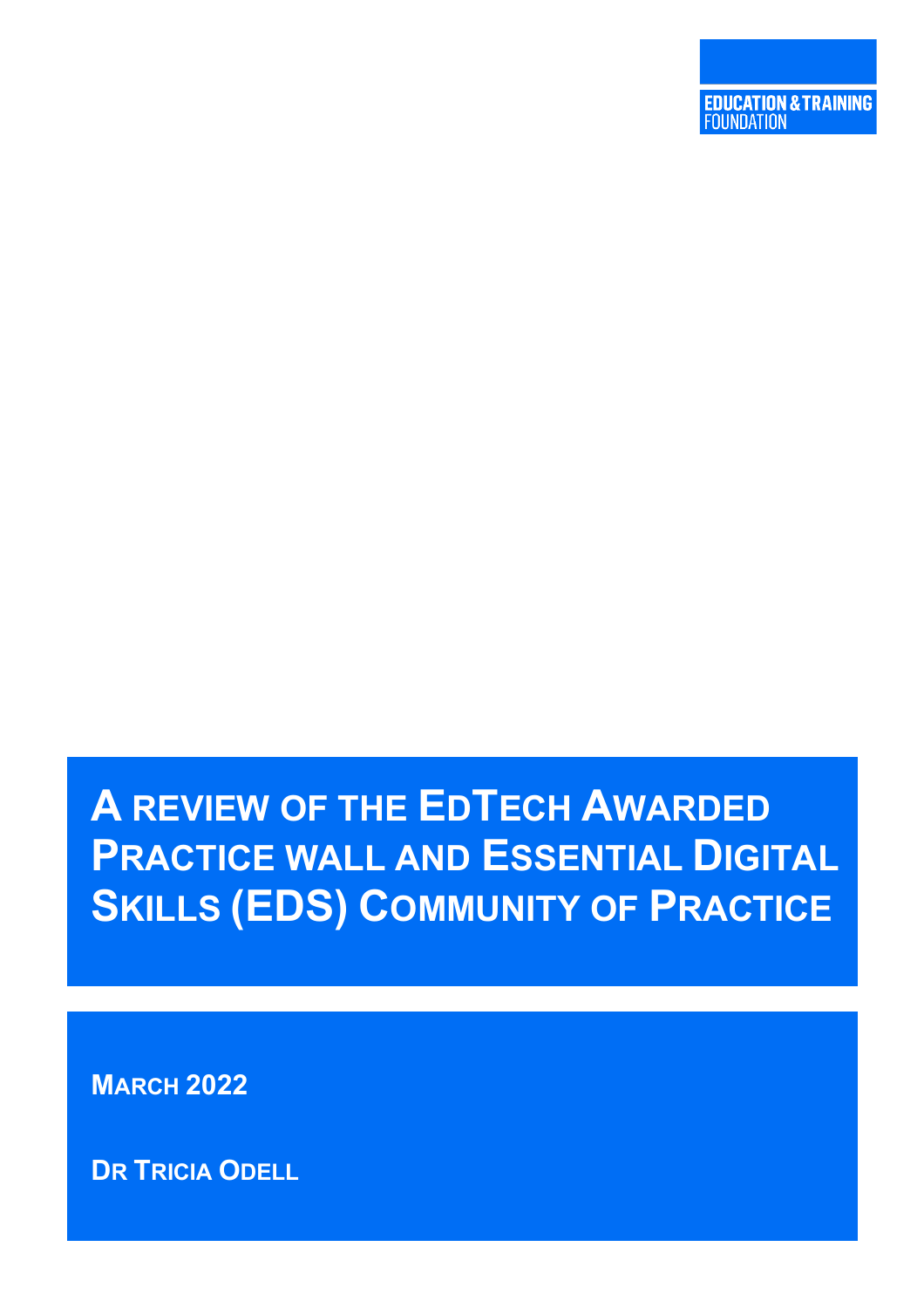# **Contents**

| 1. | <b>1. INTRODUCTION AND BACKGROUND TO THE REVIEW</b>                                                                         |    |
|----|-----------------------------------------------------------------------------------------------------------------------------|----|
|    | AIM AND OBJECTIVES OF THE REVIEW                                                                                            |    |
|    | <b>OVERVIEW OF APPROACH</b>                                                                                                 | 4  |
| 2. | 2. ANALYSIS OF THE COMMUNITIES OF PRACTICE                                                                                  |    |
|    | COMPARISON OF THE AWARDED PRACTICE WALL AND EDS COMMUNITY OF PRACTICE<br><b>ENGAGEMENT WITH THE COMMUNITIES OF PRACTICE</b> | 5  |
|    | WHAT IS THE PERCEIVED VALUE OF THE COMMUNITIES OF PRACTICE?                                                                 | 9  |
|    | <b>WHAT BARRIERS WERE ENCOUNTERED?</b>                                                                                      | 9  |
|    | WHAT HAS BEEN THE LEARNING FROM THE COMMUNITIES OF PRACTICE AND WHAT ARE                                                    |    |
|    | THE FEATURES OF SUCCESSFUL LEARNING COMMUNITIES?                                                                            | 12 |
| 3. | <b>3. SUMMARY AND RECOMMENDATIONS</b>                                                                                       | 15 |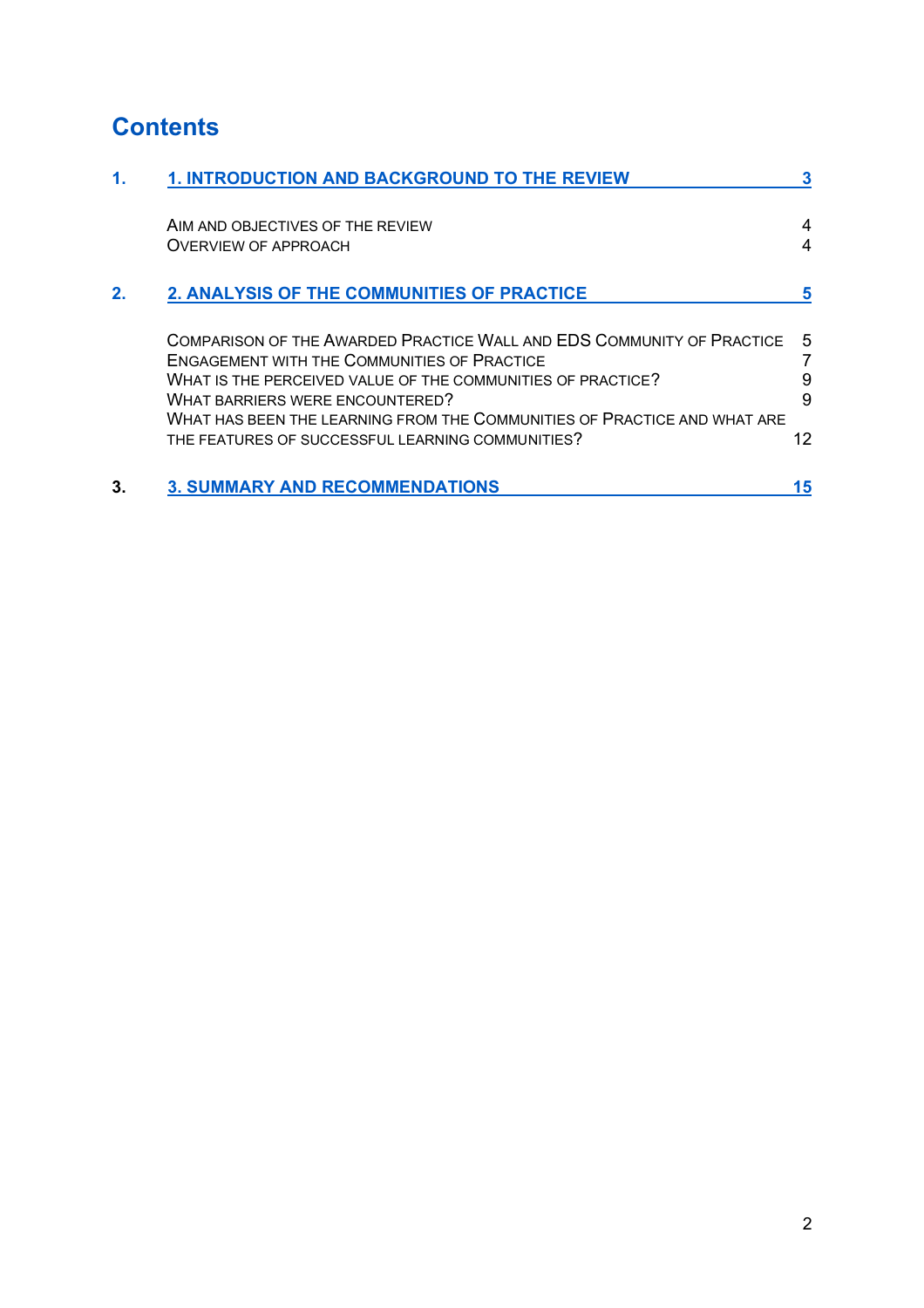# <span id="page-2-0"></span>**1. INTRODUCTION AND BACKGROUND TO THE REVIEW**

# **The EdTech badge scheme**

The EdTech team at the ETF has developed a range of bite-sized [online modules](about:blank) mapped to the [Digital Teaching Professional Framework](about:blank) (DTPF) to support practitioners in developing their digital practice.

Training modules have so far been developed in four categories: [Accessibility,](about:blank) [Dealing with Difference and Diversity, Connected and Effective](about:blank) and [Digital Teacher](about:blank) and these are available at three stages of personal development: Exploring, Adopting and Leading.

To complement this offer, a [badge scheme](about:blank) was launched in early 2020 that aims to motivate teachers and trainers to critically reflect on the impact the modules have had on their practice and learners. The scheme also encourages practitioners to post their reflections and to develop and share teaching and learning resources in an online community of practice known as the [EdTech Awarded Practice Wall](about:blank) (APW).

Practitioners who have already engaged with the scheme have the opportunity to become [Super Contributors](about:blank) – practitioners who help foster an online community of practice by stimulating pedagogic dialogue on the APW - and [Reviewers](about:blank) who assess Enhance badge submissions.

In 2021, the EdTech team secured funding from the Department for Education to support two rounds of Reflective Explorations projects that took place in February/March 2021 and October to December 2021.

# **The Essential Digital Skills Programme**

Launched in 2020, the Essential Digital Skills (EDS) development programme aims to support practitioners who are planning, managing or delivering essential digital skills courses based on the national standards or who wish to develop their own digital skills as a teacher or trainer.

The EDS professional development offer includes six elements to help build skills and confidence:

- 1. [Interactive self-assessment tool](about:blank) to identify training needs and signpost relevant training.
- 2. [Series of 20 short online learning modules](about:blank) with teaching exemplars and advice on teaching contexts, as well as digital badges to recognise achievement
- 3. [Live online and face-to-face CPD events](about:blank) to build skills and confidence, particularly for teaching the most challenging aspects of the national standards
- 4. [Online community of practice](about:blank) for sharing ideas, resources and practice from different teaching contexts
- 5. [Multimedia CPD toolkit](about:blank) to help guide practitioners through the programme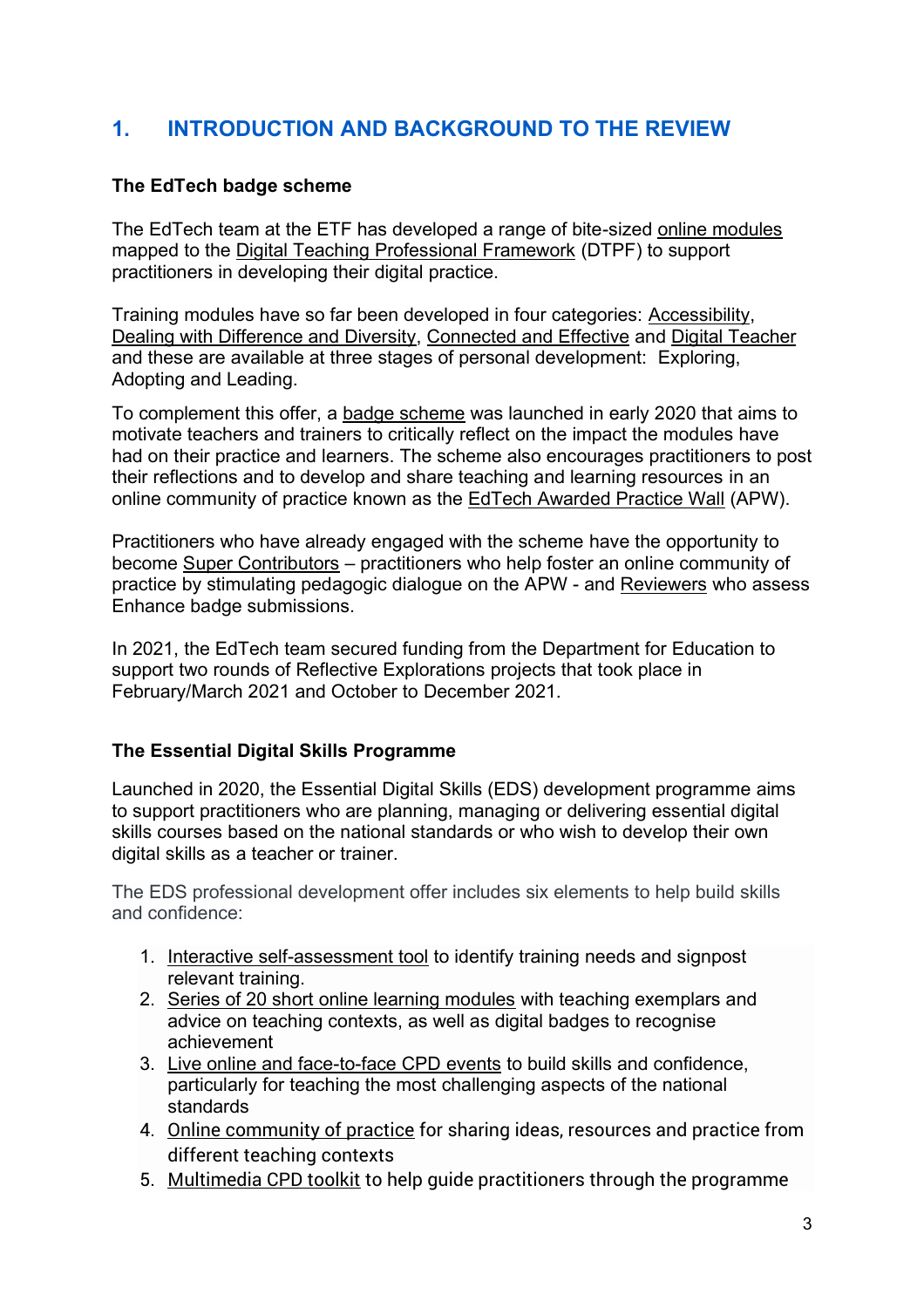6. [Interactive game](about:blank) to help check skills and knowledge in a fun way

In September 2021, grants were offered to a small number of organisations to carry out Reflective Explorations projects.

The ETF's EdTech projects aimed to help teachers and trainers in six organisations to develop their digital pedagogy by engaging with EdTech resources on the ETF's **[Enhance Digital Teaching Platform](about:blank)**.

Six Essential Digital Skills Champions were appointed by the ETF's EDS team to lead a Reflective Exploration project to explore effective practice in delivering EDS qualifications and/or embedding EDS into the curriculum.

These EDS Champions have also led CPD sessions in the ETF's national EDS programme and posted on the ETF's Community of Practice for digital skills to share their experiences with colleagues across the sector.

To promote the benefits and impact of both the EdTech and EDS programmes on participating organisations, [case studies](about:blank) have been developed and published on the ETF's website. [https://www.et-foundation.co.uk/supporting/edtech-support/re-case](about:blank)[studies/](about:blank) Further case studies will be published in April 2022.

## <span id="page-3-0"></span>**Aim and objectives of the review**

The aim of the review was to draw together the learning from the EDS and EdTech communities of practice in order to make recommendations to the ETF for sustaining engagement in the communities after March 2022.

The objectives were to:

- compare and contrast the APW and the EDS Community of Practice
- suggest the value that the online communities bring, with a focus on engagement, facilitation, leadership and functionality
- identify any barriers to engagement
- assess lessons learned and propose next steps for sustaining engagement.

#### <span id="page-3-1"></span>**Overview of approach**

Data for the review was captured from the following sources:

- Telephone interviews with current users of the EDS Community of Practice and the APW (2 interviews)
- A review of recent posts, comments and resources on the APW and EDS Community of Practice
- Enhance moderator reports
- Representatives from the EDS team
- Representative from the Enhance team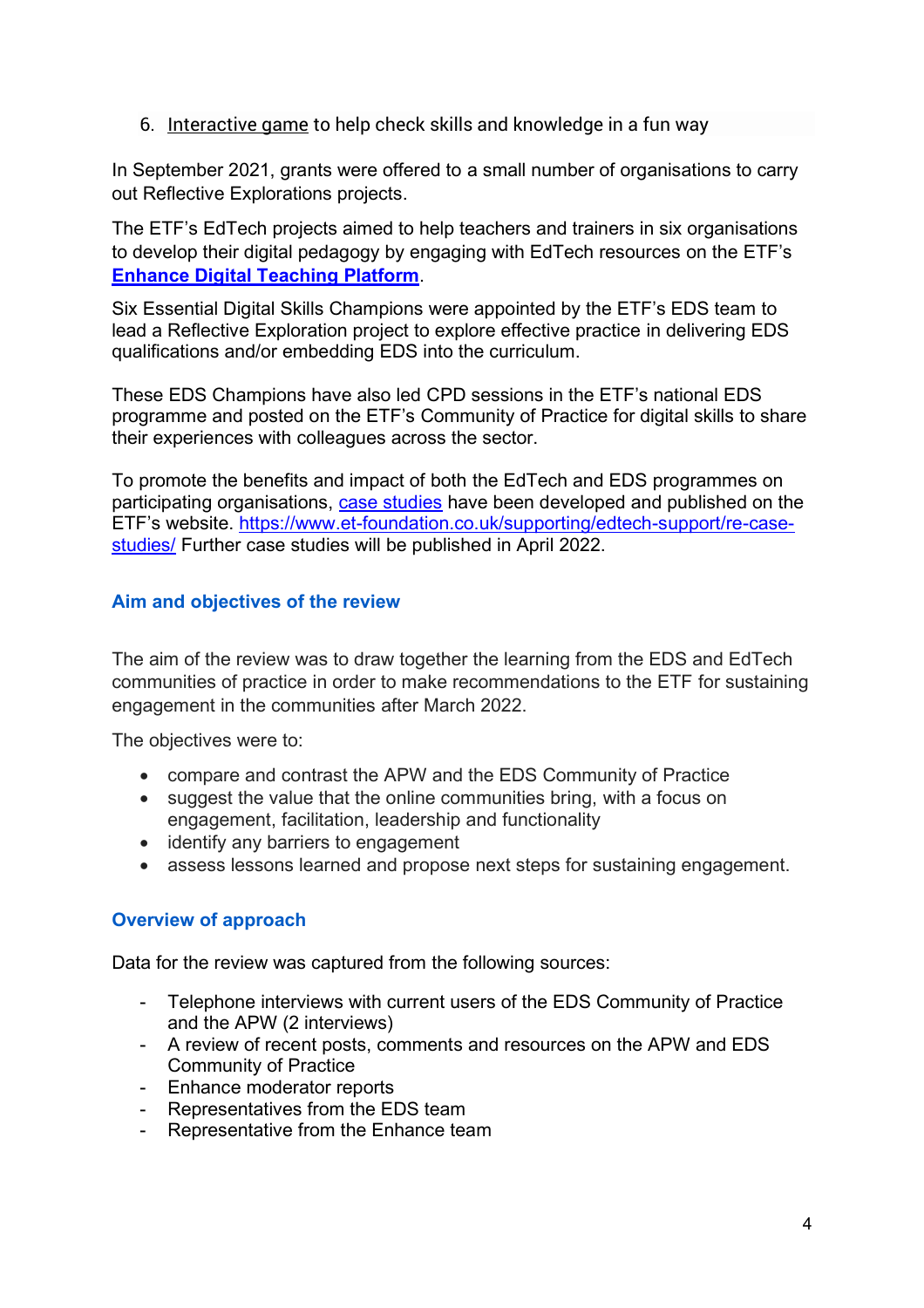# <span id="page-4-0"></span>**2. ANALYSIS OF THE COMMUNITIES OF PRACTICE**

#### <span id="page-4-1"></span>**Comparison of the Awarded Practice Wall and EDS Community of Practice**

The communities of practice are key features of both programmes, providing an online space for practitioners and managers who have an interest in improving their digital practice.

Both online communities enable users to engage in professional dialogue beyond their organisation, offering the opportunity for practitioners who work in a range of contexts to reflect on their digital practice and share resources.

They have similar social media features that enable users to create profiles, 'like', bookmark, reply to posts and follow a peer. Both offer a facility to search for resources. They also provide an opportunity to share existing resources, as well as new resources that practitioners have developed or adapted.

Despite sharing several characteristics, there are some notable differences in the two communities, and these are summarised in the table below.

|                   | <b>Awarded Practice Wall</b>                                                                                                                                                                 | <b>EDS Community of Practice</b>                                                                                                                                                                                      |
|-------------------|----------------------------------------------------------------------------------------------------------------------------------------------------------------------------------------------|-----------------------------------------------------------------------------------------------------------------------------------------------------------------------------------------------------------------------|
| <b>Purpose</b>    | The aim is to encourage practitioners and<br>managers to critically reflect on the impact<br>the training has had on their/their team<br>EdTech practice.                                    | Offers peer support as practitioners and<br>managers learn about the new EDS<br>standards and delivery of the qualifications.                                                                                         |
|                   | It also enables registered users to be able<br>to view reflections from other practitioners<br>or managers and interact with the<br>reflections through a range of social<br>media features. |                                                                                                                                                                                                                       |
|                   | The long-term aim is to build a sustainable<br>self-developing sector in EdTech through<br>effective community metacognitive<br>practice and peer support.                                   |                                                                                                                                                                                                                       |
| <b>Audience</b>   | Two types:<br>Registered Practitioners and managers<br>Those who have completed or are<br>$\overline{\phantom{a}}$<br>keen to complete a 2-3- star badge                                     | Registered practitioners and managers.<br>Some may have engaged in the EDS<br>programme via EDS modules and CPD<br>and/or may be planning or delivering EDS<br>courses. Any teacher improving their digital<br>skills |
| Sign up/log<br>in | Accessible via log in only to registered<br>users. These may be practitioners or<br>managers                                                                                                 | No requirement to log in to view posts;<br>users need to sign up and log in if they wish<br>to respond to or create posts, receive alerts<br>or share resources                                                       |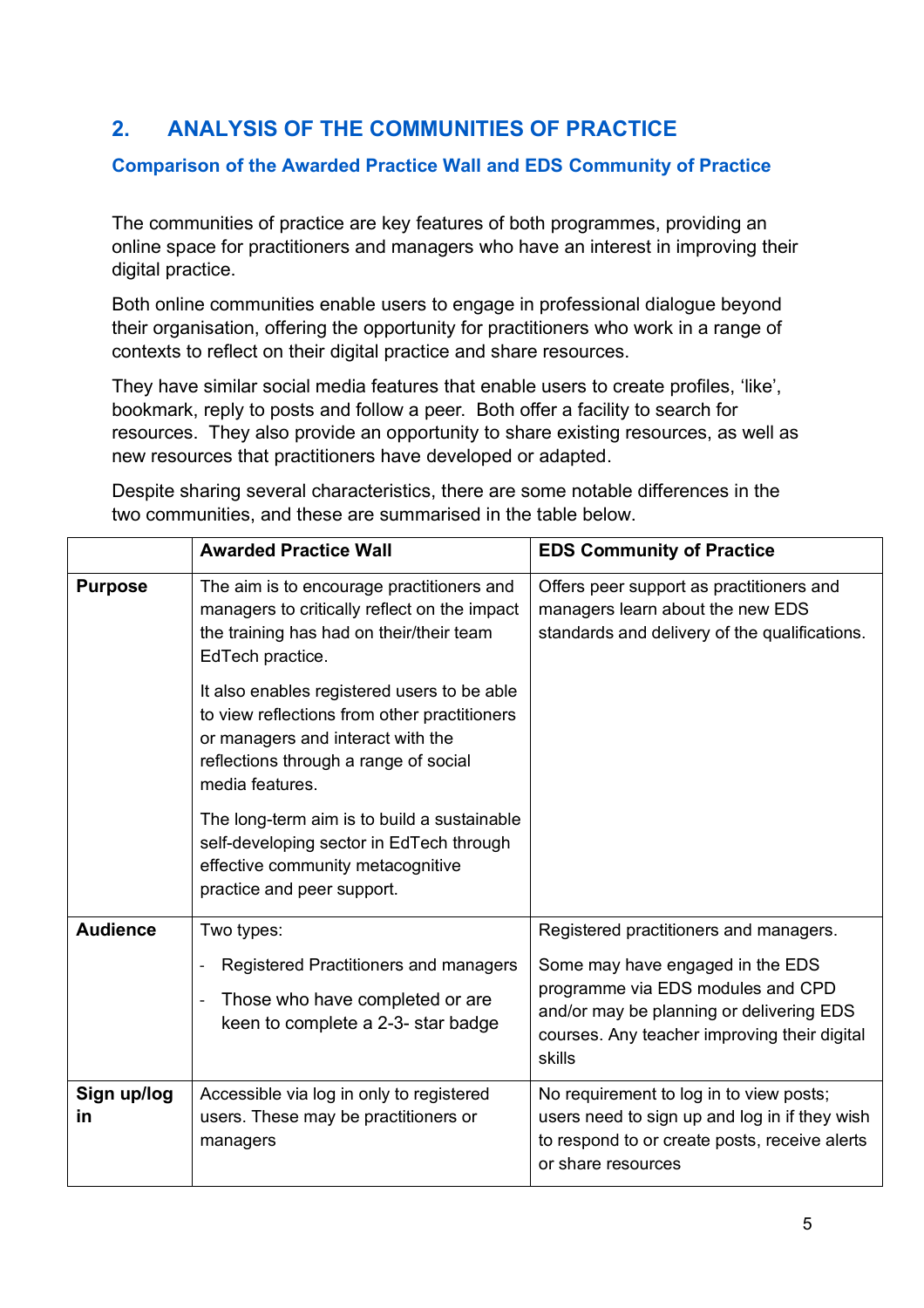| <b>Facilitators</b>                        | Three Super Contributors post comments<br>and questions to foster pedagogic<br>dialogue on the Wall. Engagement is also<br>stimulated by comments posted by the<br>EdTech team (EdTech Reviewers, Head<br>of EdTech & Digital Skills).                                                                                                    | Six EDS Champions who led CPD sessions<br>in the EDS programme post on the ETF's<br>Community of Practice to share their<br>experiences with colleagues across the<br>sector to stimulate engagement. In addition,<br>the delivery partner is supporting<br>moderation/engagement. |
|--------------------------------------------|-------------------------------------------------------------------------------------------------------------------------------------------------------------------------------------------------------------------------------------------------------------------------------------------------------------------------------------------|------------------------------------------------------------------------------------------------------------------------------------------------------------------------------------------------------------------------------------------------------------------------------------|
| <b>Engagement</b>                          | Engagement with the APW is voluntary,<br>and was a mandatory element of<br>participation in the most recent Reflective<br>Explorations programme.                                                                                                                                                                                         | Engagement in the CoP is voluntary, and<br>was a mandatory element of participation in<br>the most recent EDS Champion and<br>Reflective Explorations programme.                                                                                                                   |
| Quantitative<br>impact                     | Between March 2020 and January 2022,<br>168 distinct users' badge reflections have<br>been shared on the AWP (av. of 8 per<br>month).                                                                                                                                                                                                     |                                                                                                                                                                                                                                                                                    |
| Posted<br>comments                         | Between October to December 2021,<br>there were 32 badge reflections submitted<br>on the AWP, attracting an average of 10<br>posted comments on reflections per<br>month.                                                                                                                                                                 | Between April 2021 and March 2022, 124<br>users posted comments, averaging 10 per<br>month.                                                                                                                                                                                        |
| Unique<br>visitors                         | There was an average of 113 unique<br>visitors per month between January 2020<br>and April 2022.                                                                                                                                                                                                                                          | There was an average of 310 unique<br>visitors per month between July 2021 and<br>March 2022.                                                                                                                                                                                      |
| Qualitative<br>impact<br>Social<br>Purpose | AWP users engage in online discussion to<br>improve their practice, having been<br>motivated to try out new<br>practices/resources introduced in the<br><b>EdTech modules</b>                                                                                                                                                             | EDS CoP users engage in online discussion<br>to improve their practice, having been<br>inspired by content in the EDS<br>modules/webinars.                                                                                                                                         |
| Knowledge<br>sharing                       | APW reflections for Adopting and Leading<br>badge submissions suggest that new<br>digital practices and knowledge have<br>been developed as a result.                                                                                                                                                                                     | Focus is on sharing resources and<br>pedagogical approaches.                                                                                                                                                                                                                       |
| Peer support                               | Support is provided in the online<br>community primarily by<br>practitioners/managers who have<br>engaged in the badge scheme, ie they<br>share a common structured professional<br>development experience, that enables<br>them to critically reflect on the impact of<br>any new pedagogical<br>approaches/resources on their learners. | Peer support is provided by<br>teachers/managers wishing to share<br>pedagogical experiences/digital resources,<br>the majority of whom may have engaged in<br>EDS programme activity (eg webinars,<br>modules).                                                                   |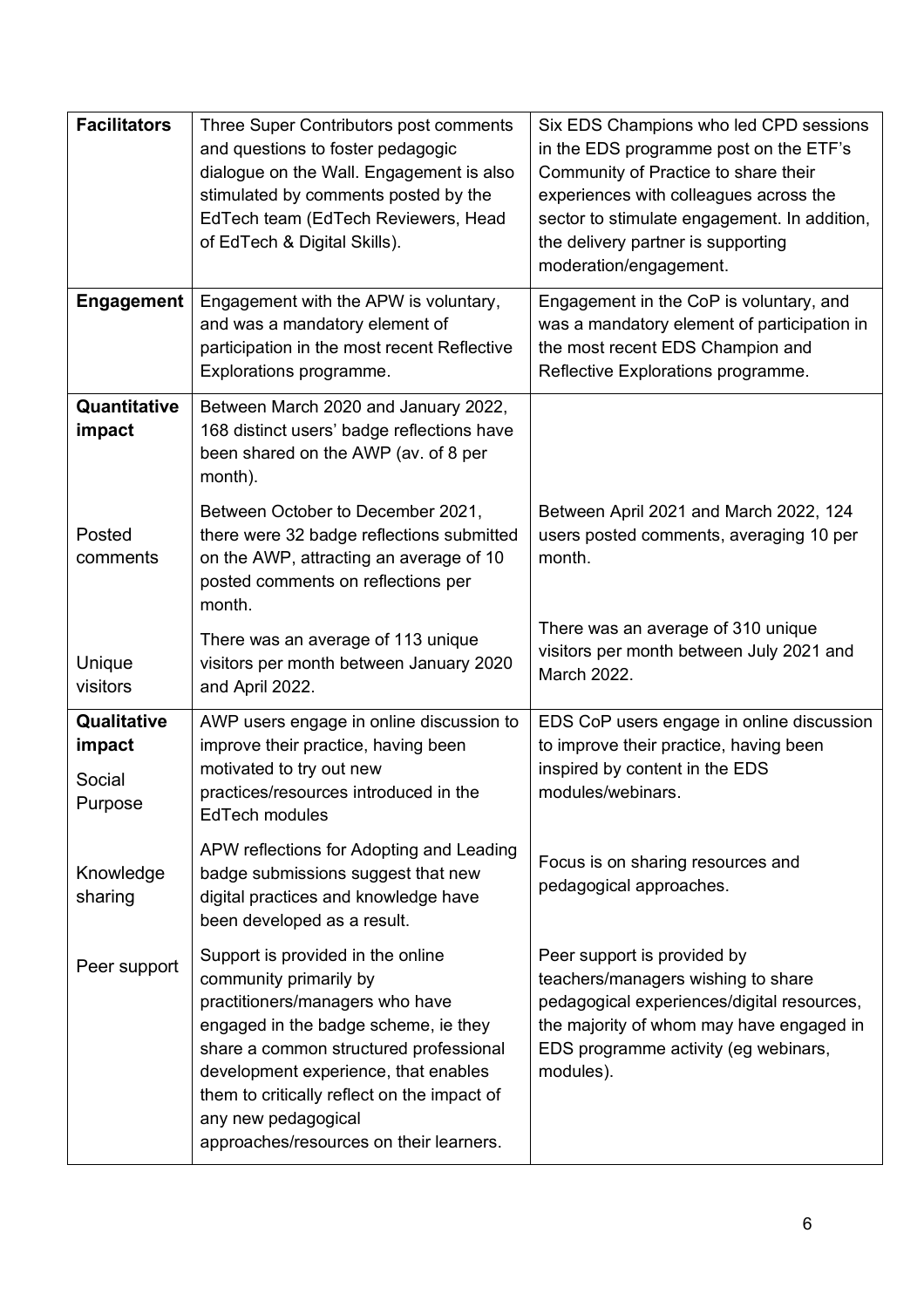Although there are some significant differences in the features of the two communities of practice, they share a broad common purpose which is to provide a supportive environment in which practitioners and managers can come together from the wider FE sector to collaborate and develop their confidence and digital skills

In view of this shared purpose, consideration should be given to merging the two communities.

# <span id="page-6-0"></span>**Engagement with the Communities of Practice**

## **The Awarded Practice Wall**

A core feature of the APW is a facility to be able to comment on reflections, for example: [https://enhance.etfoundation.co.uk/awardedpractice/view/186/optimising](about:blank)[learning-opportunities-for-each-learner](about:blank)

Most comments tend to be constructive and supportive, and some of those who have posted comments also share resources or provide links to relevant resources.

There has been a significant decrease in the number of posted reflections between January and March 2022 (5 reflections), compared with October to December last year (31 reflections) when the Reflective Explorations projects were running, and when it was mandatory requirement to post reflective comments.

It is also worth noting that no comments have been posted by Super Contributors since April 2021. This suggests that once a Super Contributor badge has been awarded (after 10 comments have been posted), there is insufficient incentive to continue to add comments on the APW.

A recent review of EdTech awarded practices<sup>1</sup> commissioned by the ETF noted that there has been a moderate amount of activity on the APW since its launch with 40 reflections having more than one comment and a further 59 having one comment.

The review concluded that:

*'The Awarded Practice Wall has some useful resources and reflections and provides good functionality for building a sustainable and engaging digital community focused on sharing ideas around EdTech and learning from each other. It is arguable though that it currently has not met its potential.'* 

The review also noted that since the launch of the APW, 168 distinct users have submitted reflections for 2- and 3-star badges (with 171 2-star badges and 21 3-star badges currently shared on the Awarded Practice Wall), representing a small percentage of all those who are using the EdTech site.

In terms of visitors to this area of the site, an analysis of social analytics data indicates that there have been 3064 unique visitors to the APW between Jan 2020

<sup>1</sup> Review of EdTech Awarded Practice, Peter Kilcoyne, 29.1.22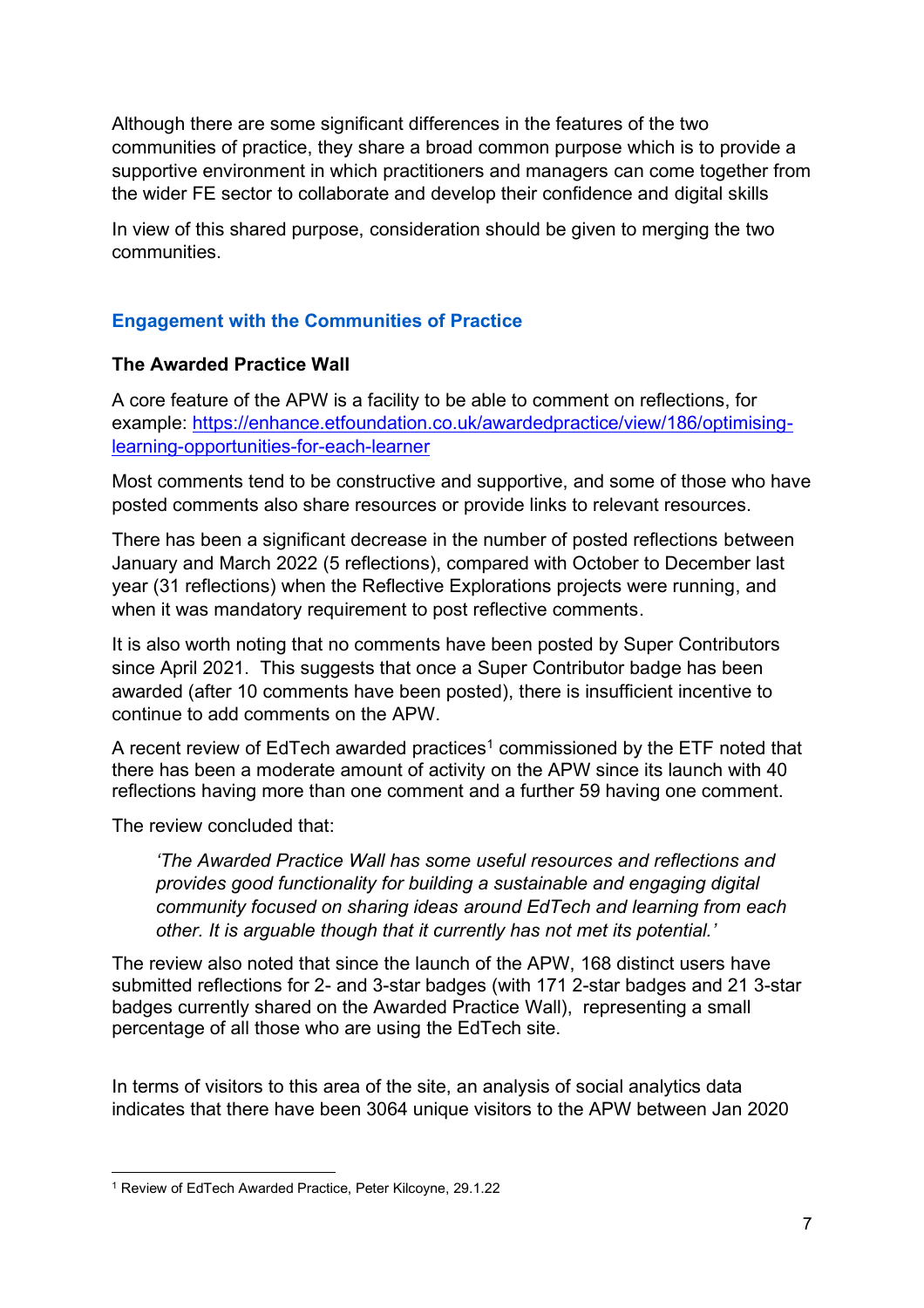and April 2022 $2$ .

# **The EDS Community of Practice**

Comments and posts on the EDS Community of Practice discussion wall are informative and helpful.

Users frequently signpost others to useful resources or events (see example below<sup>3</sup>)



Currently there are 146 visitors, with 124 users who post<sup>4</sup>.

However, as with the APW, this number of visitors is a small percentage of those people visiting but not posting (2795 unique users between July 2021 and March 2022<sup>5</sup> )

In conclusion, there is a need to consider:

- how to maintain user engagement and interest once projects have completed
- how to convert those visitors who are browsing into active community residents who post comments. (http://daveowhite.com/vandr/)

<sup>2</sup> ETF Social Analytics data for the APW, 1.1.20 - 11.4.22

<sup>&</sup>lt;sup>3</sup> Accessed from the [EDS Community of Practice:](about:blank) 15.3.22

<sup>4</sup> Data provided by EDS team for the EDS Advisory Group meeting : 11.2.22 (updated 16.2.22 by LW)

<sup>5</sup> ETF Social Analytics data for EDS Community of Practice, 7.3.22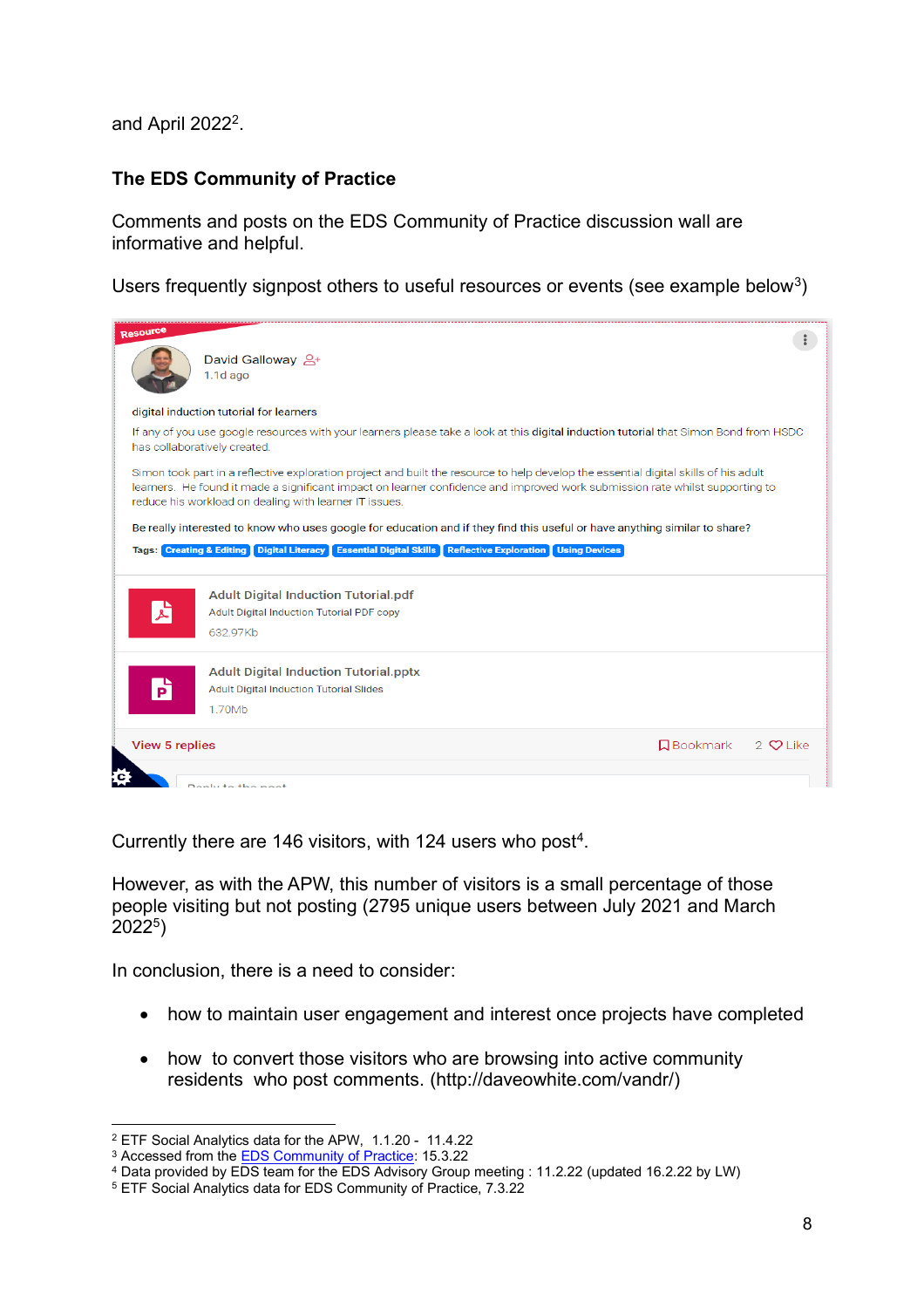## <span id="page-8-0"></span>**What is the perceived value of the communities of practice?**

To gain an insight into the perceived value of the communities of practice and any barriers to engagement, one-to-one telephone interviews were conducted with two managers who had regularly engaged with either the APW or EDS Community of Practice. Each of the respondents had recently contributed by posting comments and/or sharing resources.

Both thought that the communities of practice offered significant value to managers and practitioners, by providing an opportunity to **network with colleagues** from other organisations to share ideas and resources.

One also felt that the **availability of modules and badges** added further value:

*There are incentives for anyone who is engaging – they take the modules, earn badges and get credibility.* (EDS CoP user)

The communities of practice were thought to provide an opportunity to not only share resources, but to also **develop and try out new pedagogical approaches**. This suggests that the value of these communities extends beyond participation, offering the **potential to change practice**, with teachers trying out new ideas, tools and resources they have learned from the community with their learners.

In terms of functionality, one of the respondents noticed that there had been some changes to the EDS Community of Practice that had **improved the user experience**:

*Recently I've seen an improvement, so when I log in, I know there's been some changes – I like that I'm reminded about the pages I've bookmarked, if people are following me and how many likes I've had – I think all that is really good, if somebody's replied. (EDS CoP user)*

#### <span id="page-8-1"></span>**What barriers were encountered?**

Both respondents felt there was a general reluctance for practitioners to engage with external communities of practice and this was mainly due to a **lack of time** owing to the demands and pressures of their day-to-day roles.

*Staff feel they don't have the time to engage in anything more than what they're doing already – there's a lot of stuff going on – it's not actual training, but the demands of the job – just working under too much pressure already – they don't have the time. (EDS CoP user)*

For those who had engaged, a further issue was a **lack of incentive to return** to the site:

*We put stuff up there, but it's enticing us back that's the challenge. It has to be*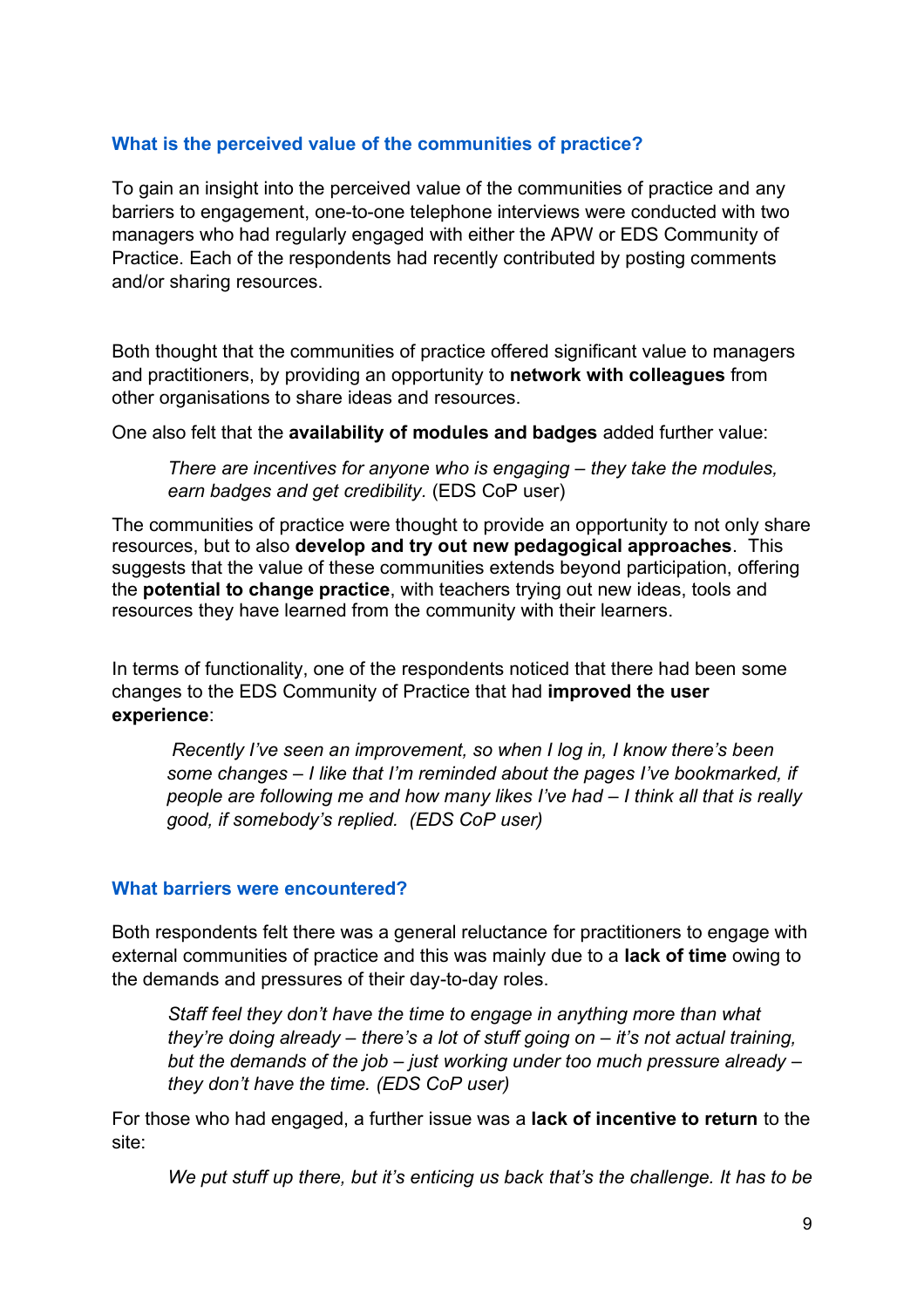*of value for us to go back to it, because in the cut and thrust of FE, especially the place I work in, time is really precious, I have a hundred odd things to do a day, so it would need to be worth my time really to be using it. (APW user)*

Allied to this, it was felt that there was a **reliance on facilitators** (such as Digital Champions) to incentivise practitioners to engage with the community and coordinate the activity.

*The onus is on having me as a Digital Champion and if I'm no longer involved and supporting EDS going forward, then that activity could stop (EDS CoP user)*

Significantly, the user of the APW had only engaged with it because it was a **requirement of the Reflective Explorations project.**

*We were told we had to do modules, badges and put stuff on the wall. I did what I was told to do. To be honest I haven't gone on the Wall since, so that's probably the issue that now the projects have gone, we'll need to be drawn back in again really.* (APW user)

There was also a perception that users were not aware of the benefits of the Community of Practice, because their organisation place **emphasis on the completion of modules**, rather than engaging in professional dialogue.

*I* know from a practitioner who is a digital tutor – the only thing she did on the *platform was complete the modules because she was requested to do so by another organisation – they were all told to do the modules. But it wasn't anything more than that – didn't have any more meaning than that. (EDS CoP user)*

**Trust** also emerged as a value during the discussions, and it was felt that some practitioners may be reluctant to engage in an online community as comments could have repercussions if they '*speak their mind'*.

It was also suggested that there may be some confusion about the Community of Practice **target audience**, which may be preventing some practitioners from engaging.

*It's not just a place for managers, but it's also a place for practitioners and their managers and I think that's a misunderstanding. (EDS CoP user)*

There was some criticism of the **functionality** of both sites, with both respondents finding the communities of practice 'overwhelming'.

*It's really busy – I know that you can do a search and filter and there's a lot of information on there, I don't feel it is very well organised. It's only good for those who actually like to explore a lot of detail. (EDS CoP user)*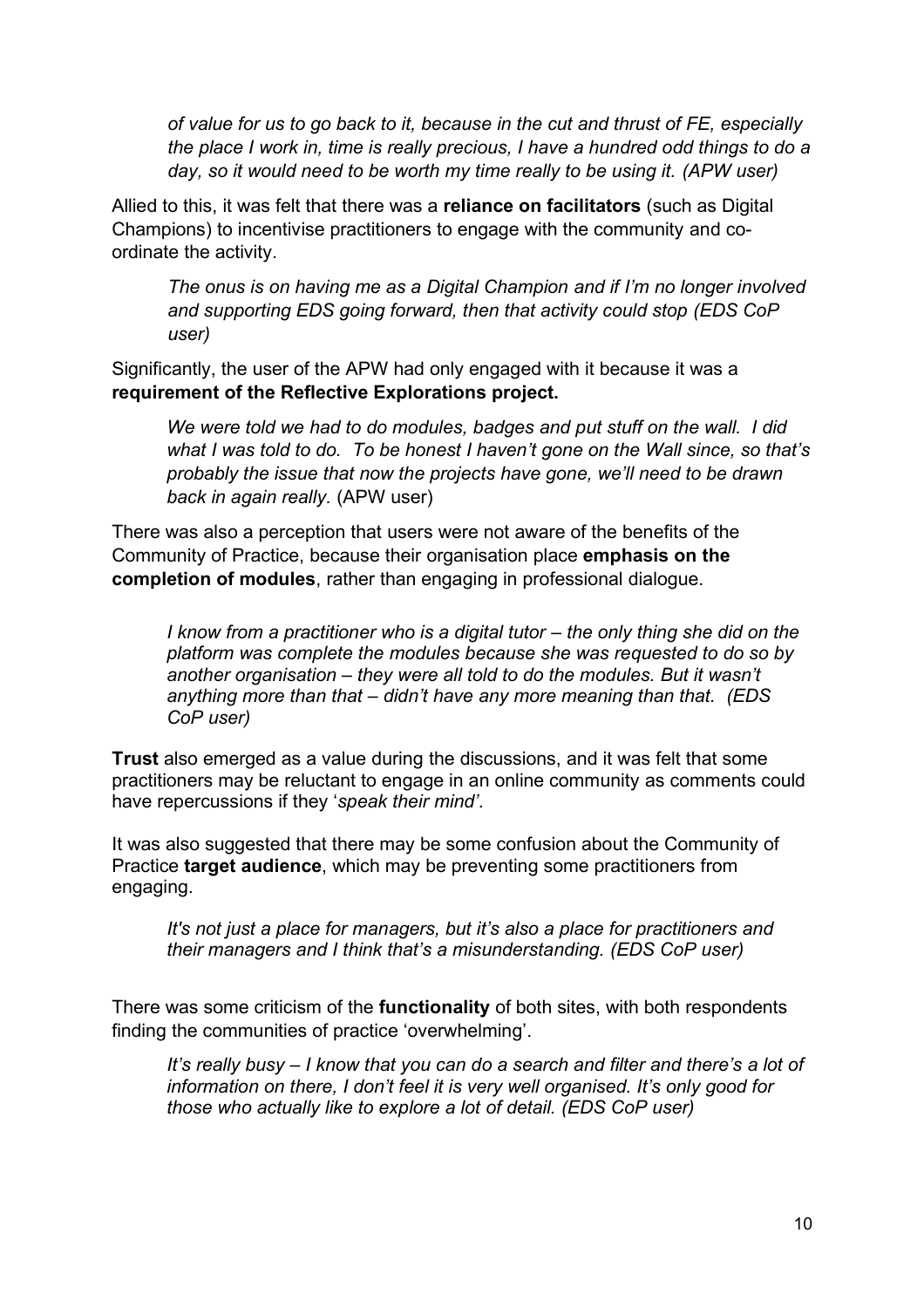#### **How can engagement with the communities of practice be sustained?**

It was felt that there needed to be an **immediate 'reward'** for users, to persuade them to be regular users.

*We want it to hook us straight away. I have to be persuaded that I need the Awarded Practice Wall in my life and that will help me as an FE professional to do my job more efficiently …. and that's a challenge. (APW user)*

Both respondents felt that practitioners could be encouraged to regularly visit the communities of practice, if they were a **source of useful resources, as well as ideas** for solving digital problems they were encountering.

*To entice me back, it would have to become my go to place to look for resources and digital solutions. At the moment, I don't have a go to place, I go to many different places – what it needs to pop up a bit a more. We know it's there, we know the platform's there, but it needs to play a more active role in my life, like a newsletter. It could be split up into pedagogy, digital education, digital hardware – with links in an email and I'll think 'I'll go to that wall to look at other people's best practice that I could benefit from'. I'm a bit of a magpie really. If it's shiny and looks good and I think it's going to be useful, I'll be in there, but it does have to attract me. It has to be something that's really attractive and it's going to save me time. (APW user)*

*Resources are something that everyone wants – that is an incentive in itself. Building resources takes so much time and energy. If the platform provided resource packs, that would be a real incentive – a selection of resources that support EDS with ESOL learners, with other areas. Maybe you could say people can access the resources if they put something back – they have to do something. (EDS COP user)*

One respondent thought that there needed to be a performance related incentive to encourage practitioners to engage in these communities. This comment indicates that there may be tensions for users in some organisations where approaches to professional development tend to be top down, rather than practitioner-led.

*I feel it should be mandatory for practitioners to engage. The government have an agenda, but I think they need to go one step further. I do think that providers need to really focus on making sure that there is some sort of performance management for staff – they need to be judged and measured on targets. That would make a huge difference if that was part of their performance review. (EDS COP user)*

There was also agreement that **facilitators and leaders** needed '*key figures who are engaging and bringing others in'* to incentivise practitioners to engage in the communities.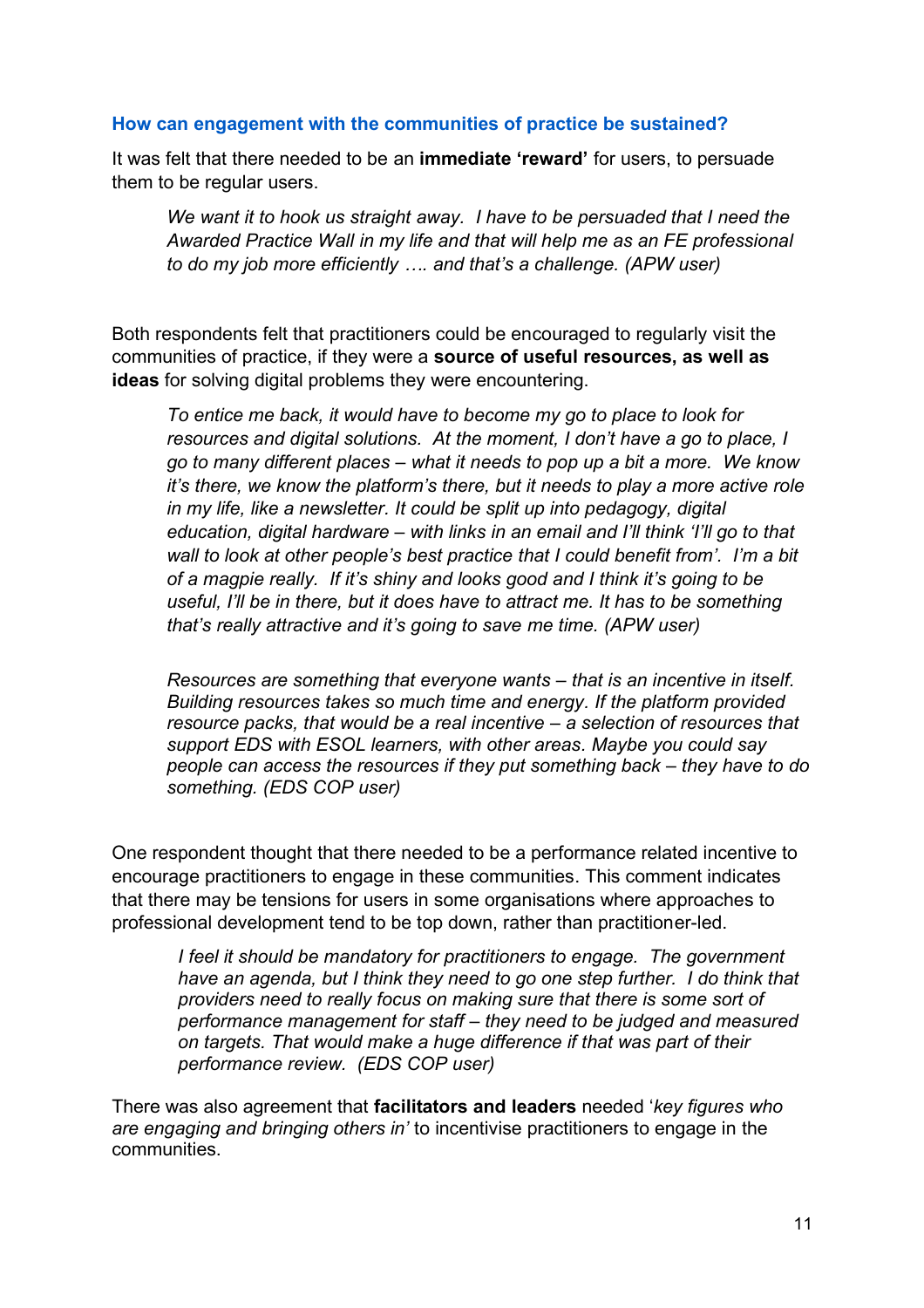*I don't think they can sustain themselves on their own. I think there needs to be someone promoting it and monitoring it. You are relying on people to keep going back to it, with the best will in the world, FE is mad. It's not for the faint hearted – you need someone saying 'have you thought of this – these resources are here, this might help you as you move forward. A digital strategy, techniques in your organisation. (APW user)*

One respondent considered that there was a need for the ETF to build more awareness of the value of communities of practice by developing organisational case studies that demonstrate the impact of external communities of practice on teachers' digital practice.

## <span id="page-11-0"></span>**What has been the learning from the Communities of Practice and what are the features of successful learning communities?**

*Communities of practice are groups of people who share a concern or a passion for something they do and learn how to do it better as they interact regularly (Lave & Wenger, 1998).*

Although this review has been small scale, some key themes have emerged. This section will explore what has been learned from successful communities in relation to these themes that may help to inform the process for helping the APW and EDS Community of Practice thrive in the future.

# **Theme 1: Social purpose**

Although practitioners and managers who engage in the online communities are from a diverse range of further education settings, it could be argued that they all share a concern or passion for improving their digital practice and are seeking ways to improve it by interacting in the online communities. To an extent, this would seem to chime with Lave and Wenger's characteristics of communities of practice where participants have a strong sense of purpose $\rm ^6$ .

# **Theme 2: Knowledge sharing**

A key role of both communities is to share existing knowledge, as well as resources. There is evidence that the practitioners engaging in the EDS and APW communities are sharing resources and practice. Significantly, a number of the APW reflections demonstrate that new practices and knowledge have been developed as a result. Lave and Wenger consider that the sharing of experiences is important but

<sup>6</sup> Lave, J., & Wenger, E. (1998). Communities of practice: Learning, meaning, and identity. New York: Cambridge University Press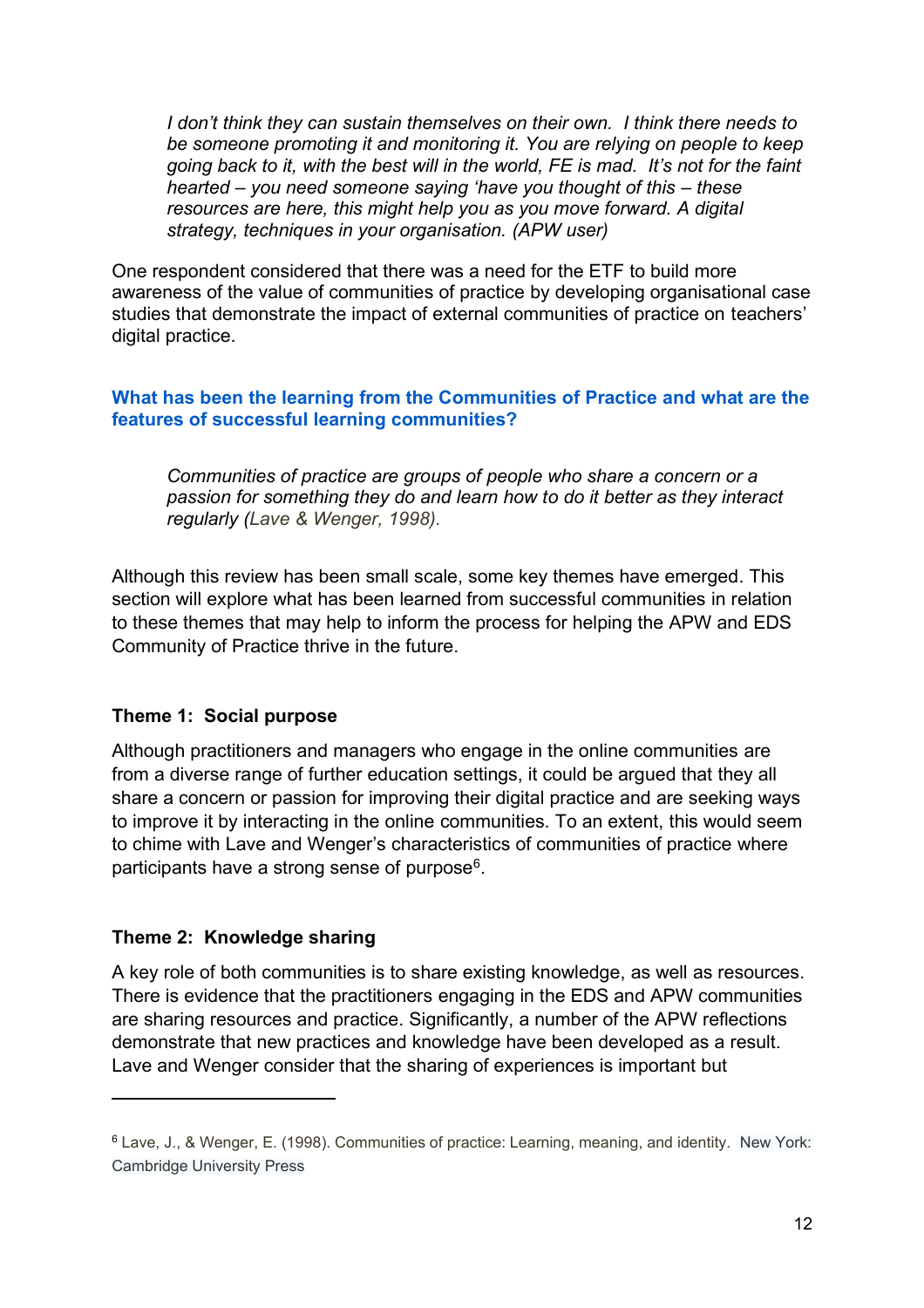emphasise that effective communities of practice also innovate and share problems, 'inventing and creating new practices and knowledge, developing a 'collective and strategic voice<sup>'7</sup>. Arguably, however, changes in practice take time, and it would be useful to conduct further research to explore the extent to which changes in practice are being sustained at an organisational level and are leading to improvements in learner outcomes.

Members of both communities value the opportunity to share resources and indeed identify this benefit as a way of enticing them back into the community in the future. A study carried out by the US Department of Education<sup>8</sup> that explored features that were most strongly associated with 'value creation' suggested that having access to high quality content and well-designed tools that could be adapted were considered important by community members. Interestingly, the study also proposed that members also strongly valued structured activities that were moderated and timebound, a feature that is exemplified by the EdTech badge scheme.

In view of these findings, consideration could be given to providing differentiated resource banks, and the ETF team may want to consider introducing more structured activities to sustain engagement.

# **Theme 3: Collaborative culture**

It is evident from reviewing posts, comments and reflections that the communities of practice provide opportunities for participants to work collaboratively to improve practice. A recent ETF study that explored the experiences of Advanced Practitioners during the pandemic highlighted that online communities were important in fostering a sense of care and professional dialogue between the practitioners<sup>9</sup>.

Comments by one respondent, however, suggest that practitioners may experience tensions when attempting to bring any new learning from the external community of practice into their own organisation, particularly where there may be top-down approaches to quality improvement dependent on accountability and performance management.

Allied to this, trust is a value that is central to fostering collaborative cultures<sup>10</sup> and a recent study concludes that leaders have a crucial role in creating a culture based on

<sup>7</sup> Lave, J., & Wenger, E. (1998). Communities of practice: Learning, meaning, and identity. New York: Cambridge University Press

<sup>&</sup>lt;sup>8</sup> US Department of Education (2014) Exploratory research on designing online communities of practice for educators to create value

[https://www-data.fi.ncsu.edu/wp-content/uploads/2020/06/28144849/Exploratory-Research-on-](about:blank)[Designing-Online-Communities-FINAL.pdf](about:blank)

<sup>&</sup>lt;sup>9</sup> ETF (2021) Advanced Practitioners during COVID, Thriving or Surviving? 2021 [https://www.et](about:blank)[foundation.co.uk/wp-content/uploads/2022/01/ETF-AP-Thriving-Research-Report-31.01.22.pdf](about:blank)

 $10$  Smith, R. and O'Leary, M. (2015) Partnership as cultural practice in the face of neoliberal reform, *Journal of Educational Administration and History*, 47 (2), pp.174-192.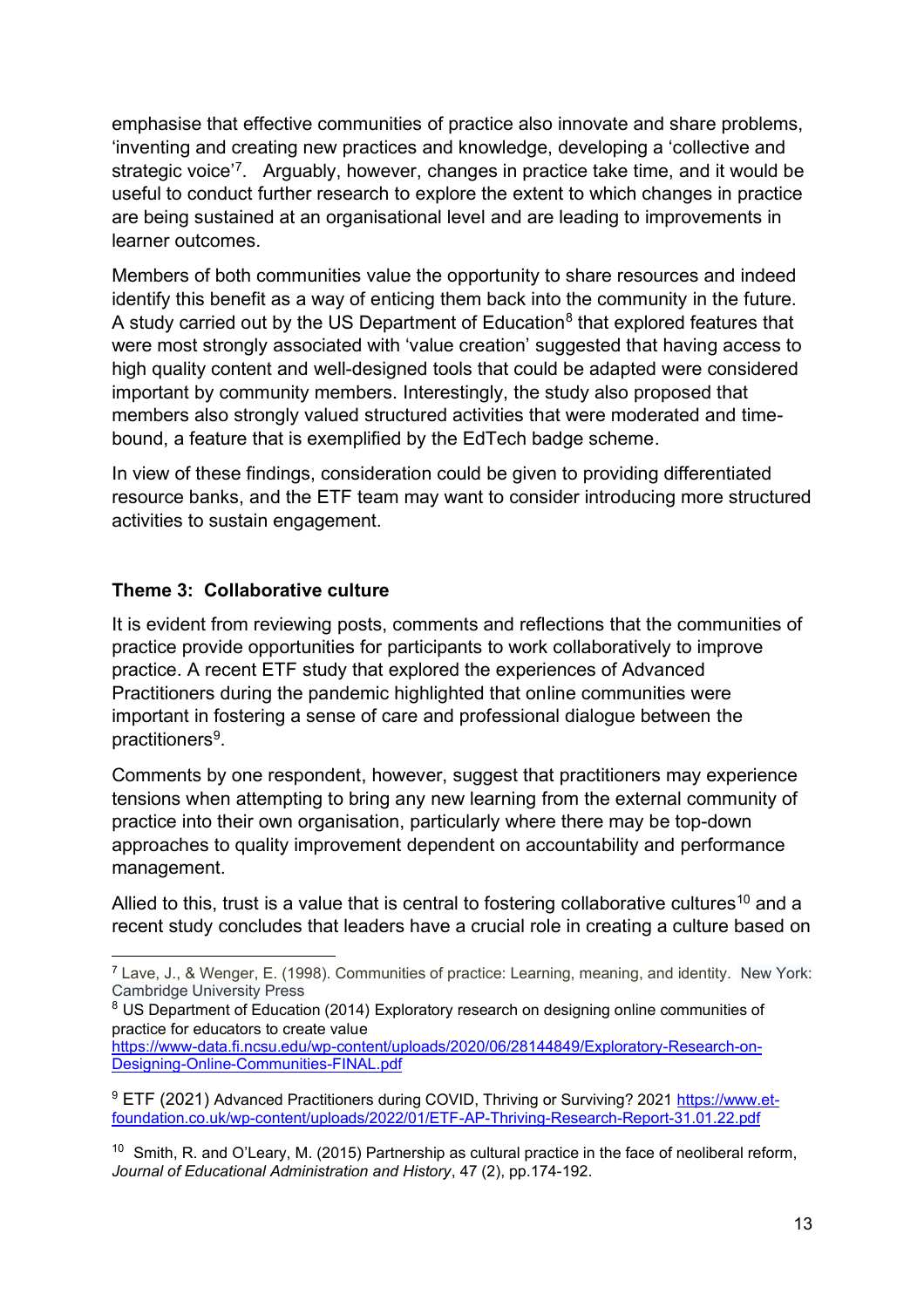agency and trust that is necessary for this approach to be effective $^{11}$ . Time was also found to be critical factor, highlighting possible further tensions within providers between practitioners and their managers, where there are increasing demands on time that are a result of funding pressures.

# **Theme 4: Support**

It is evident when analysing the trends in participant engagement that facilitators and leaders (Digital Champions, Super Contributors and EdTech reviewers) play a crucial role in stimulating and cultivating the activity to ensure that practitioners derive the maximum benefit from their participation and according to Wenger-Trayner, they should be 'recognised for the role they play'. <sup>12</sup>

Consideration could also be given to providing opportunities for members to play a role in community leadership, since research<sup>13</sup> has suggested that this is a feature strongly associated with value creation in a community of practice.

Short-term funding or 'stop-start' funding may prevent a continuity of support and sustained impact. In addition, whilst effective facilitation is important, it would seem from respondents that members of the communities need to see the immediate benefits from participation if they are to keep returning to the communities.

To better understand the motivations of FE teachers and trainers in engaging in online communities and how their needs could be met, it would be useful to undertake some research with practitioners who are current users of the APW and EDS Community of Practice.

<sup>11</sup> Further Education Trust for Leadership (FETL) (2019) *The role of leadership in prioritising and improving the quality of teaching and learning in further education*. Project report for FETL. London: FETL [https://fetl.org.uk/publications/the-role-of-leadership-in-prioritising-and-improving-the-quality-of](about:blank)[teaching-and-learning-in-further-education/](about:blank)

<sup>12</sup> Wenger-Trayner, E & B (2015) Introduction to communities of practice (2015) [https://wenger](about:blank)[trayner.com/introduction-to-communities-of-practice/](about:blank)

<sup>&</sup>lt;sup>13</sup> US Department of Education (2014) Exploratory research on designing online communities of practice for educators to create value [https://www-data.fi.ncsu.edu/wp-content/uploads/2020/06/28144849/Exploratory-Research-on-](about:blank)[Designing-Online-Communities-FINAL.pdf](about:blank)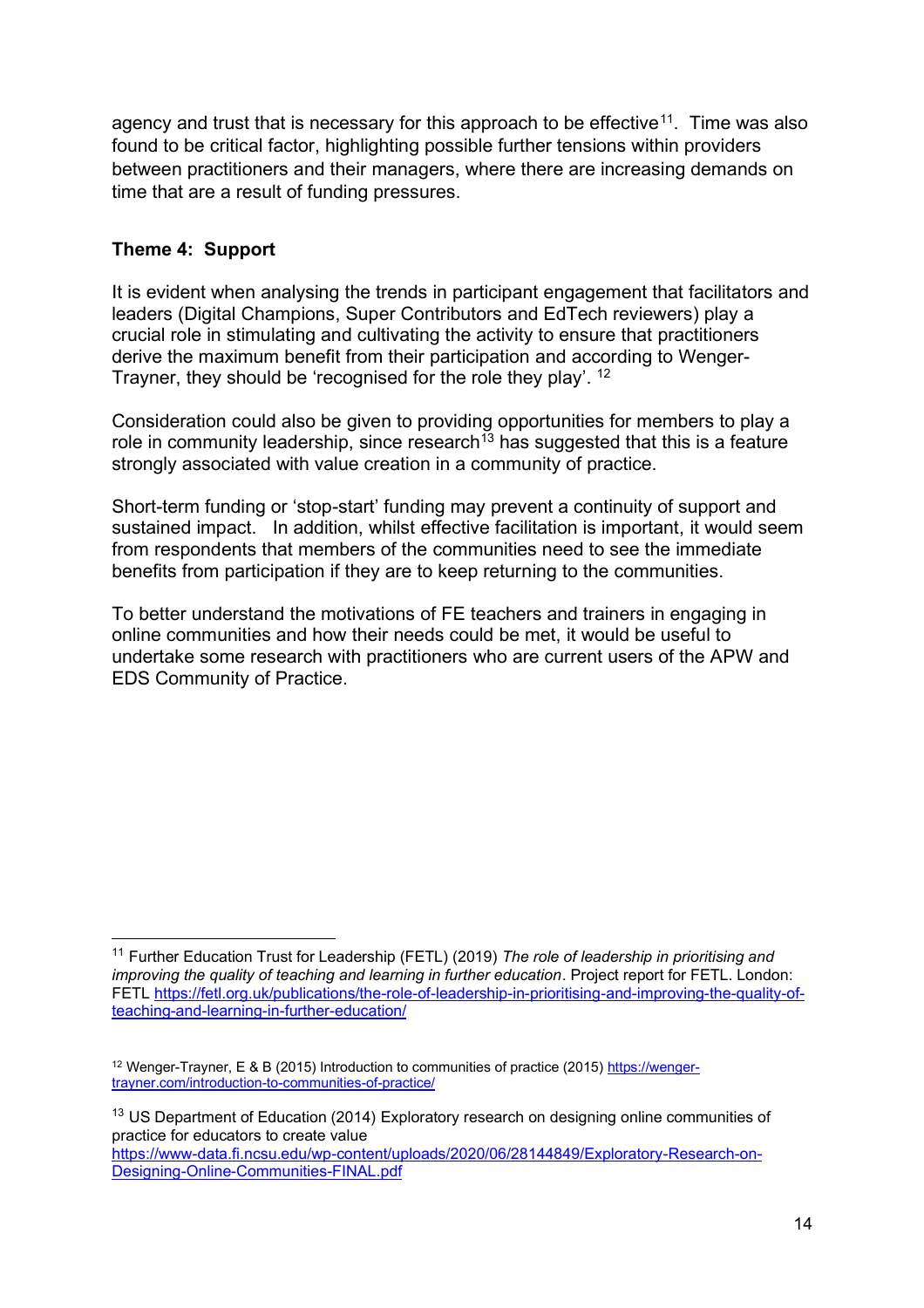# <span id="page-14-0"></span>**3. SUMMARY AND RECOMMENDATIONS**

## **Summary**

This brief review of the Awarded Practice Wall and EDS Community of Practice suggests that both communities are bringing an immediate value to practitioners and managers by providing online spaces to network with colleagues from other organisations to reflect on their practice, as well as to share ideas and resources.

The reflections by participants of the EdTech badge scheme indicate that practitioners are translating new digital knowledge into practice, and in some cases, there is evidence of changing classroom practices.

The findings indicate, however, that there is a reliance on facilitators (Digital Champions, EdTech reviewers, Super Contributors, delivery partners) to incentivise engagement with the communities and to champion and co-ordinate the activity. There is therefore a risk that activity and interest in the communities will decline if these facilitators are no longer available.

The study also indicates that there are a number of potential barriers to engaging in the communities, and these include:

- insufficient time, due to the demands and pressures of practitioners' everyday roles
- a perceived lack of incentive to return, particularly if practitioners are unable to see an immediate benefit
- a lack of understanding and awareness of the benefits of engaging with the community
- a reluctance for practitioners to engage due to fear of repercussions if comments were perceived as critical of their organisation
- tensions between a practitioner-led culture that is fostered in the communities and a more top-down approach to professional development experienced by some practitioners in their organisations
- confusion about the audience, whether the communities are for practitioners or managers (or both)
- the functionality, in particular the content, that may be perceived by some as 'overwhelming'